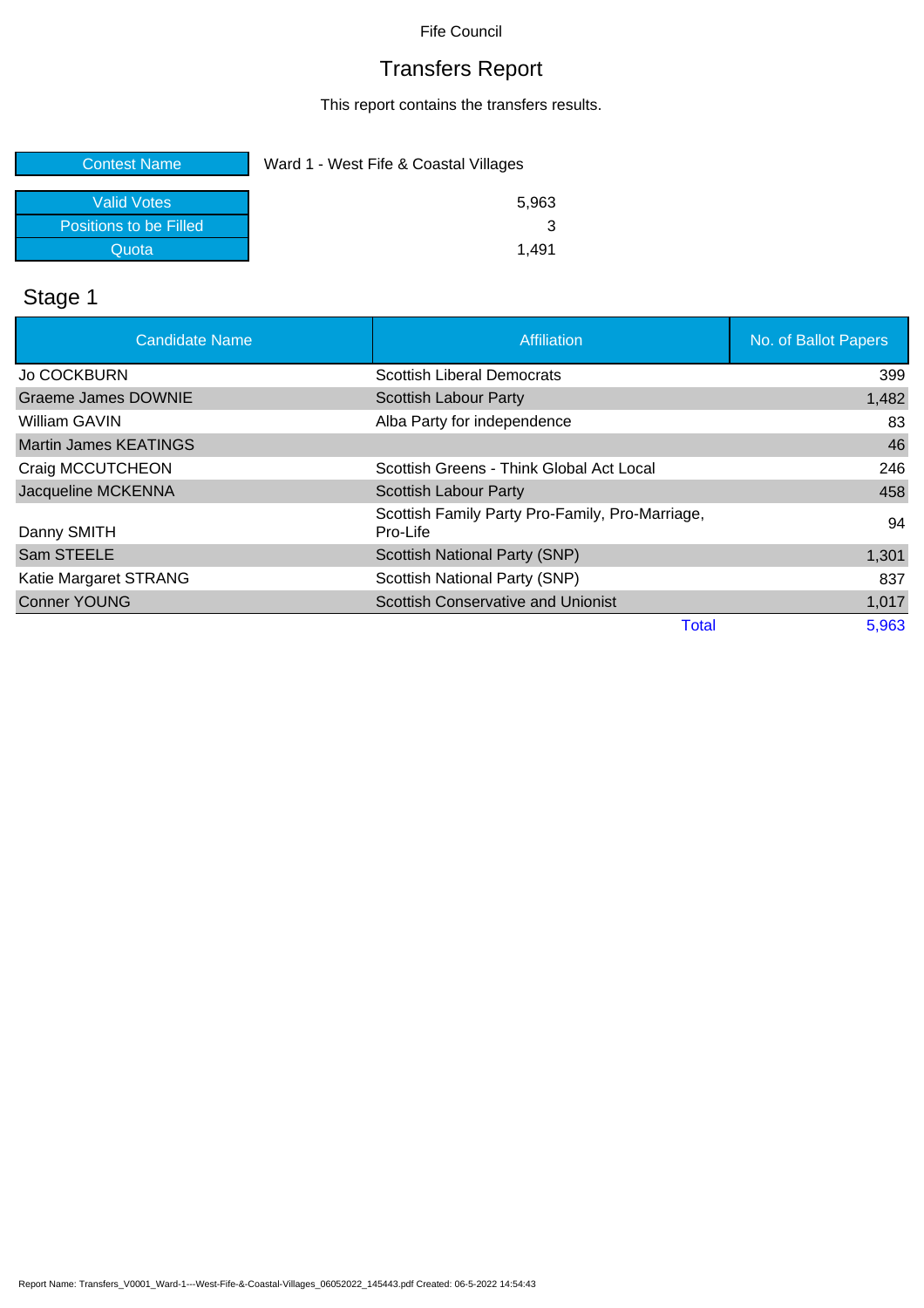## Transfers Report

This report contains the transfers results.

## Stage 2 - Exclusion of Martin James KEATINGS 46.00000

| Action                                   | No. of Ballot<br>Papers | <b>Transfer Value</b> | <b>Votes Transferred</b> |
|------------------------------------------|-------------------------|-----------------------|--------------------------|
| Transfer to Jo COCKBURN                  | 3                       | 1.00000               | 3.00000                  |
| <b>Transfer to Graeme James DOWNIE</b>   | 5                       | 1.00000               | 5.00000                  |
| <b>Transfer to William GAVIN</b>         | 9                       | 1.00000               | 9.00000                  |
| <b>Transfer to Craig MCCUTCHEON</b>      | 5                       | 1.00000               | 5.00000                  |
| <b>Transfer to Danny SMITH</b>           | 3                       | 1.00000               | 3.00000                  |
| <b>Transfer to Sam STEELE</b>            | 6                       | 1.00000               | 6.00000                  |
| <b>Transfer to Katie Margaret STRANG</b> | 6                       | 1.00000               | 6.00000                  |
| <b>Transfer to Conner YOUNG</b>          | 3                       | 1.00000               | 3.00000                  |
|                                          |                         |                       |                          |
| No further preference                    | 6                       | 1.00000               | 6.00000                  |
| Not transferred due to rounding          |                         |                       | 0.00000                  |
|                                          | <b>Total</b>            |                       | 46.00000                 |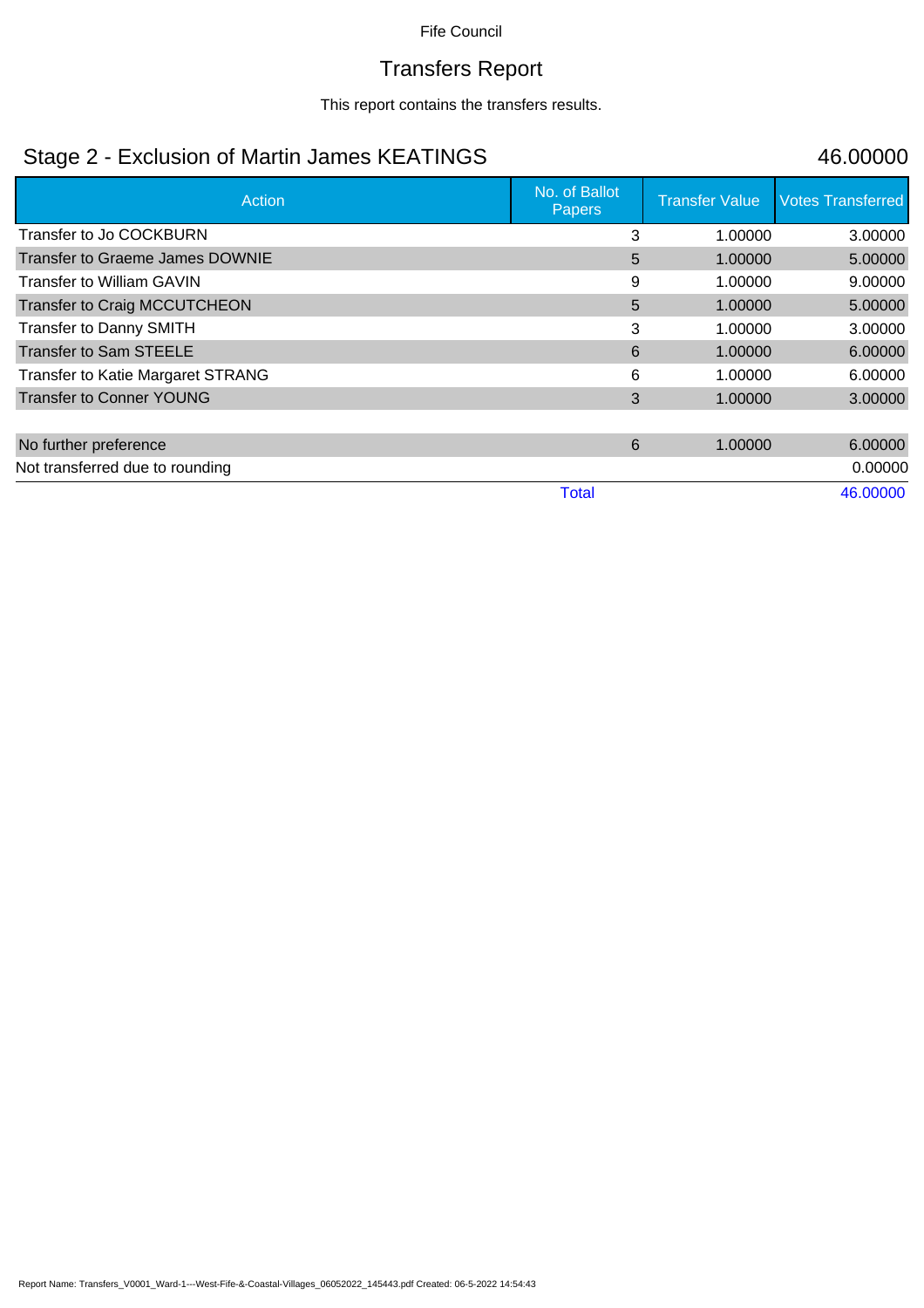# Transfers Report

This report contains the transfers results.

## Stage 3 - Exclusion of William GAVIN 92.00000

| Action                                   | No. of Ballot<br><b>Papers</b> | <b>Transfer Value</b> | <b>Votes Transferred</b> |
|------------------------------------------|--------------------------------|-----------------------|--------------------------|
| Transfer to Jo COCKBURN                  | 4                              | 1.00000               | 4.00000                  |
| Transfer to Graeme James DOWNIE          | 5                              | 1.00000               | 5.00000                  |
| <b>Transfer to Craig MCCUTCHEON</b>      | 13                             | 1.00000               | 13.00000                 |
| Transfer to Jacqueline MCKENNA           | 3                              | 1.00000               | 3.00000                  |
| <b>Transfer to Danny SMITH</b>           | 10                             | 1.00000               | 10.00000                 |
| <b>Transfer to Sam STEELE</b>            | 23                             | 1.00000               | 23.00000                 |
| <b>Transfer to Katie Margaret STRANG</b> | 17                             | 1.00000               | 17.00000                 |
|                                          |                                |                       |                          |
| No further preference                    | 17                             | 1.00000               | 17.00000                 |
| Not transferred due to rounding          |                                |                       | 0.00000                  |
|                                          | <b>Total</b>                   |                       | 92.00000                 |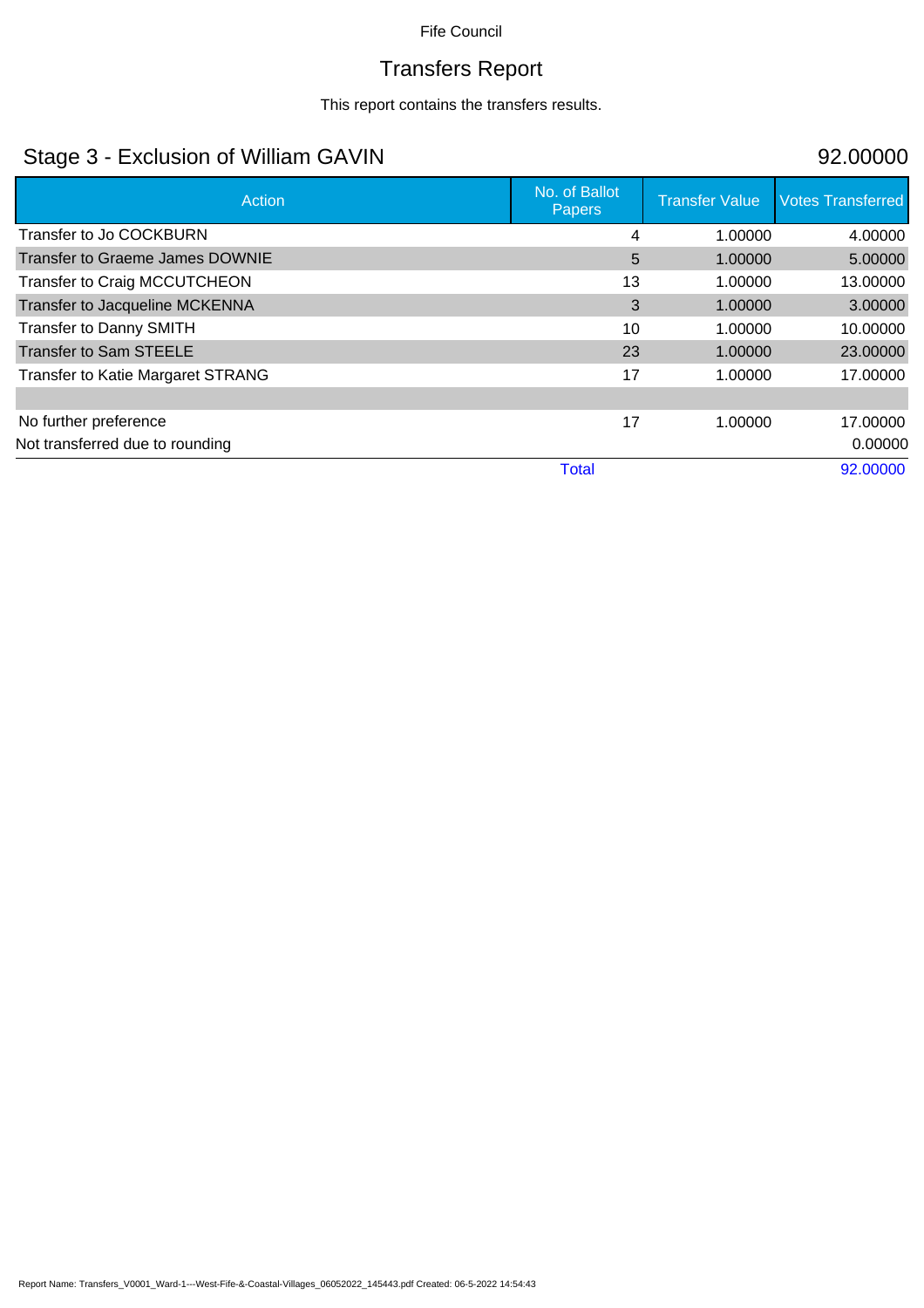# Transfers Report

This report contains the transfers results.

| Stage 4 - Surplus of Graeme James DOWNIE |                                |         | 1.00000                            |
|------------------------------------------|--------------------------------|---------|------------------------------------|
| Action                                   | No. of Ballot<br><b>Papers</b> |         | Transfer Value   Votes Transferred |
|                                          |                                |         |                                    |
| No further preference                    | 85                             | 0.00067 | 0.05695                            |
| Not transferred due to rounding          |                                |         | 0.00036                            |
|                                          | Total                          |         | 1.00000                            |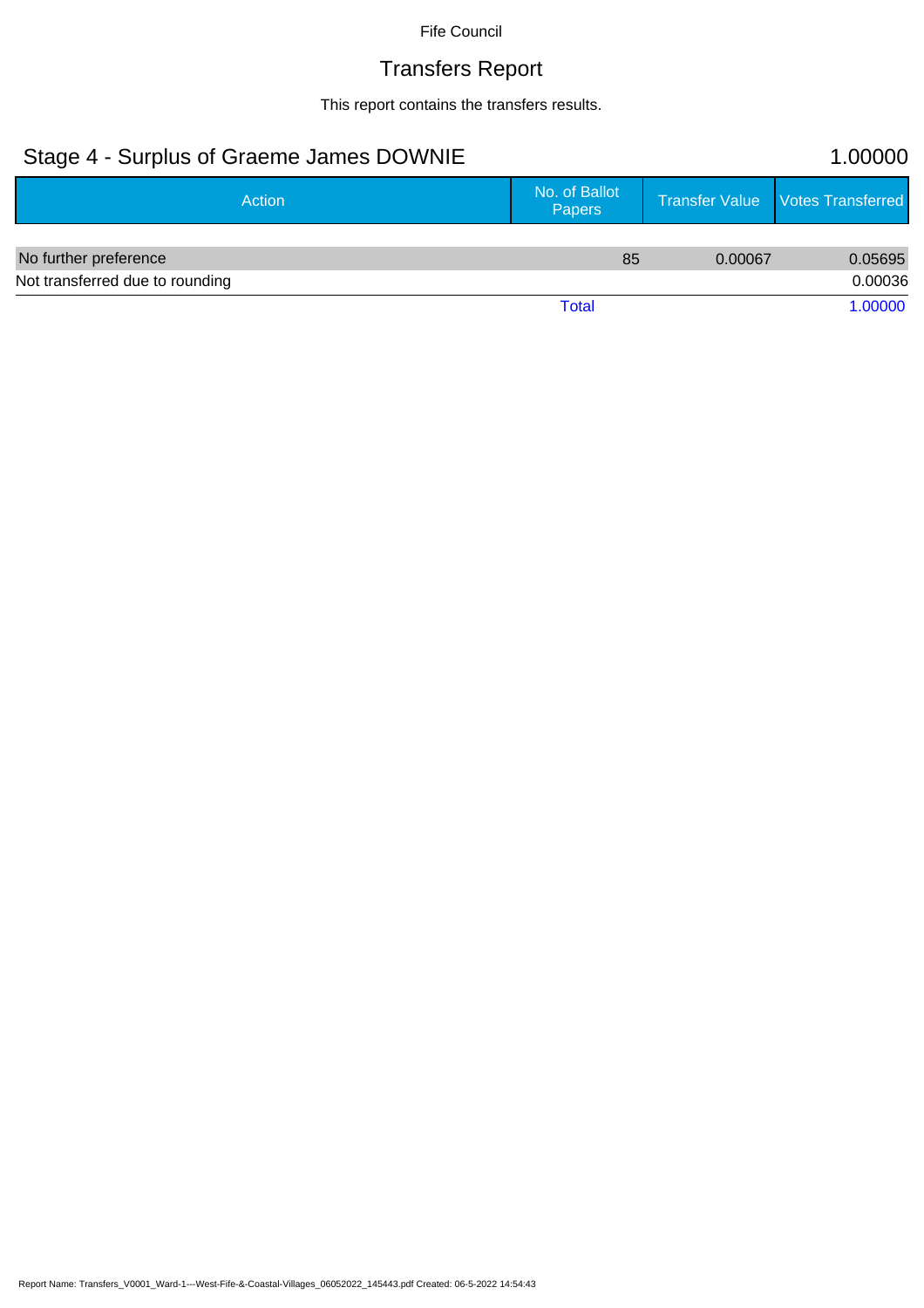# Transfers Report

This report contains the transfers results.

## Stage 5 - Exclusion of Danny SMITH 107.00737

| Action                                   | No. of Ballot<br><b>Papers</b> | <b>Transfer Value</b> | <b>Votes Transferred</b> |
|------------------------------------------|--------------------------------|-----------------------|--------------------------|
| Transfer to Jo COCKBURN                  | 12                             | 1.00000               | 12.00000                 |
| <b>Transfer to Craig MCCUTCHEON</b>      | 9                              | 1.00000               | 9.00000                  |
| Transfer to Jacqueline MCKENNA           | 10                             | 1.00000               | 10.00000                 |
| <b>Transfer to Sam STEELE</b>            | 6                              | 1.00000               | 6.00000                  |
| Transfer to Katie Margaret STRANG        | 5                              | 1.00000               | 5.00000                  |
| <b>Transfer to Conner YOUNG</b>          | 36                             | 1.00000               | 36.00000                 |
| Transfer to Jo COCKBURN                  |                                | 0.00067               | 0.00067                  |
| Transfer to Jacqueline MCKENNA           | $\overline{4}$                 | 0.00067               | 0.00268                  |
| <b>Transfer to Katie Margaret STRANG</b> |                                | 0.00067               | 0.00067                  |
| <b>Transfer to Conner YOUNG</b>          | 1                              | 0.00067               | 0.00067                  |
|                                          |                                |                       |                          |
| No further preference                    | 29                             | 1.00000               | 29.00000                 |
| No further preference                    | 4                              | 0.00067               | 0.00268                  |
| Not transferred due to rounding          |                                |                       | 0.00000                  |
|                                          | <b>Total</b>                   |                       | 107.00737                |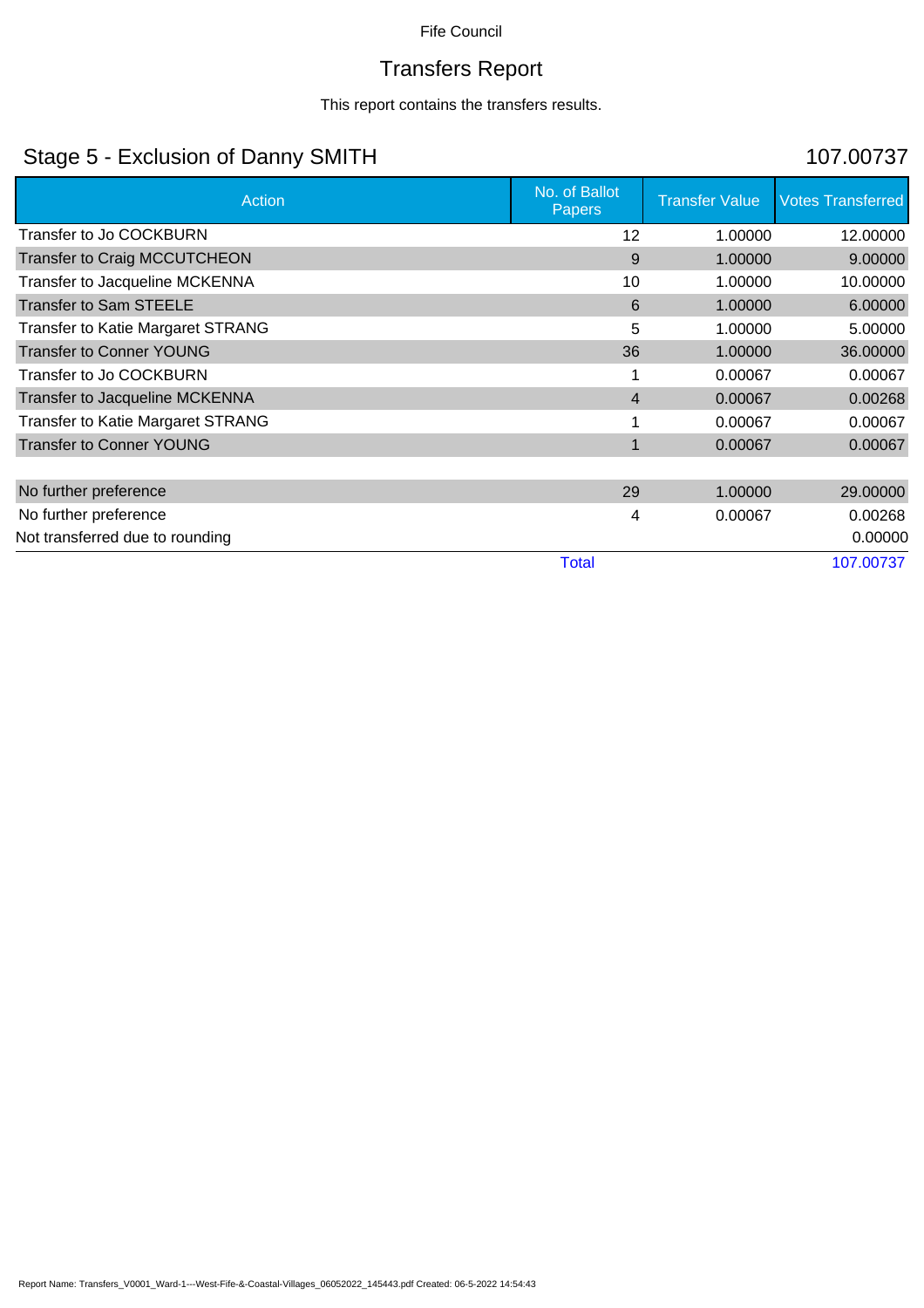# Transfers Report

This report contains the transfers results.

## Stage 6 - Exclusion of Craig MCCUTCHEON 273.02211

| <b>Action</b>                            | No. of Ballot<br><b>Papers</b> | <b>Transfer Value</b> | <b>Votes Transferred</b> |
|------------------------------------------|--------------------------------|-----------------------|--------------------------|
| Transfer to Jo COCKBURN                  | 42                             | 1.00000               | 42.00000                 |
| Transfer to Jacqueline MCKENNA           | 30                             | 1.00000               | 30.00000                 |
| <b>Transfer to Sam STEELE</b>            | 81                             | 1.00000               | 81.00000                 |
| <b>Transfer to Katie Margaret STRANG</b> | 68                             | 1.00000               | 68.00000                 |
| <b>Transfer to Conner YOUNG</b>          | 6                              | 1.00000               | 6.00000                  |
| <b>Transfer to Jo COCKBURN</b>           | 3                              | 0.00067               | 0.00201                  |
| Transfer to Jacqueline MCKENNA           | 15                             | 0.00067               | 0.01005                  |
| <b>Transfer to Sam STEELE</b>            |                                | 0.00067               | 0.00067                  |
| <b>Transfer to Katie Margaret STRANG</b> |                                | 0.00067               | 0.00067                  |
| <b>Transfer to Conner YOUNG</b>          |                                | 0.00067               | 0.00067                  |
|                                          |                                |                       |                          |
| No further preference                    | 46                             | 1.00000               | 46.00000                 |
| No further preference                    | 12                             | 0.00067               | 0.00804                  |
| Not transferred due to rounding          |                                |                       | 0.00000                  |
|                                          | <b>Total</b>                   |                       | 273.02211                |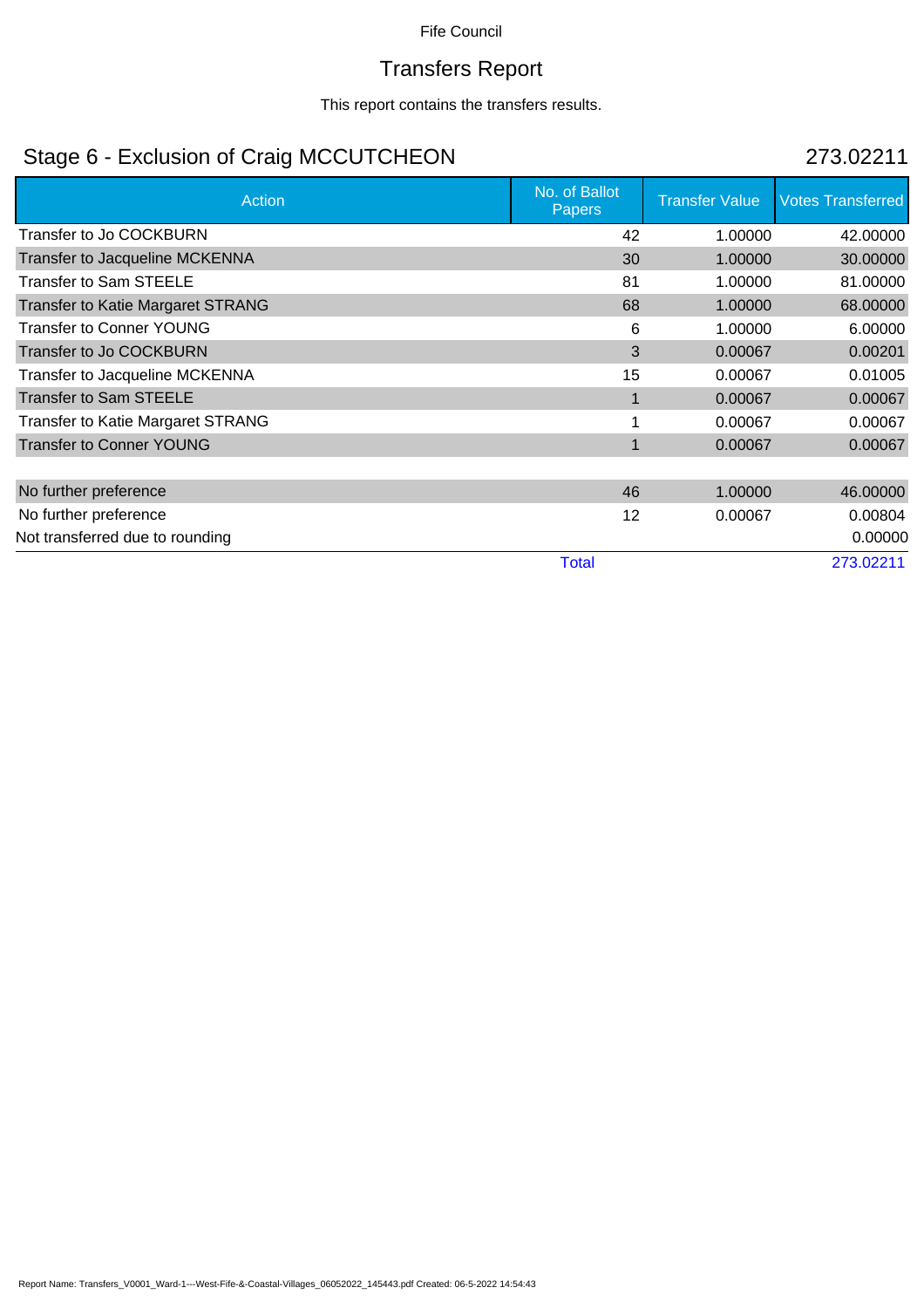# Transfers Report

This report contains the transfers results.

## Stage 7 - Exclusion of Jo COCKBURN 460.07303

| <b>Action</b>                            | No. of Ballot<br><b>Papers</b> | <b>Transfer Value</b> | <b>Votes Transferred</b> |
|------------------------------------------|--------------------------------|-----------------------|--------------------------|
| Transfer to Jacqueline MCKENNA           | 139                            | 1.00000               | 139,00000                |
| <b>Transfer to Sam STEELE</b>            | 31                             | 1.00000               | 31.00000                 |
| <b>Transfer to Katie Margaret STRANG</b> | 28                             | 1.00000               | 28.00000                 |
| <b>Transfer to Conner YOUNG</b>          | 117                            | 1.00000               | 117.00000                |
| Transfer to Jacqueline MCKENNA           | 66                             | 0.00067               | 0.04422                  |
| <b>Transfer to Sam STEELE</b>            | 7                              | 0.00067               | 0.00469                  |
| <b>Transfer to Katie Margaret STRANG</b> |                                | 0.00067               | 0.00067                  |
| <b>Transfer to Conner YOUNG</b>          | 9                              | 0.00067               | 0.00603                  |
|                                          |                                |                       |                          |
| No further preference                    | 145                            | 1.00000               | 145.00000                |
| No further preference                    | 26                             | 0.00067               | 0.01742                  |
| Not transferred due to rounding          |                                |                       | 0.00000                  |
|                                          | <b>Total</b>                   |                       | 460.07303                |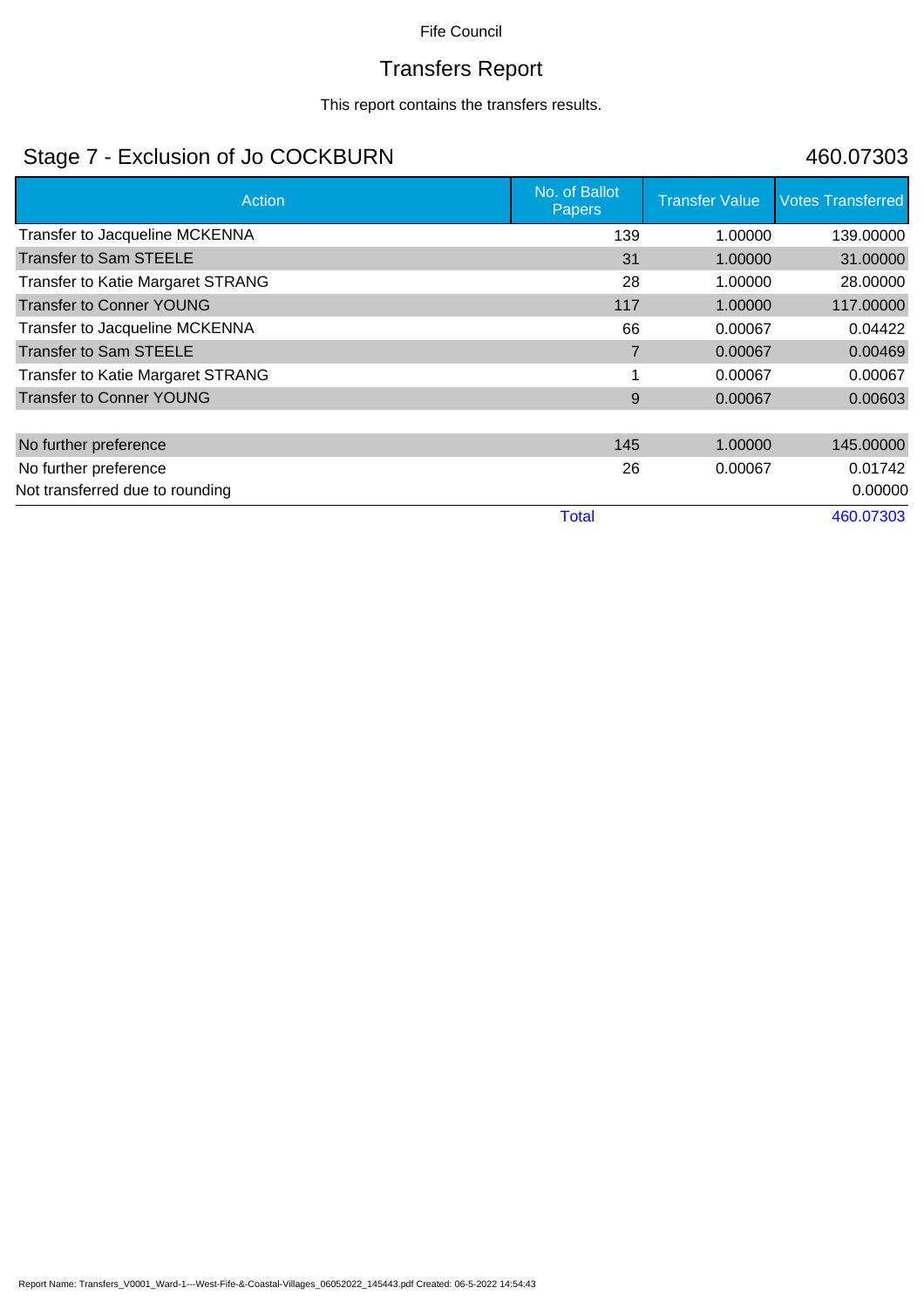## Transfers Report

This report contains the transfers results.

## Stage 8 - Exclusion of Jacqueline MCKENNA 640.82276

| Action                                   | No. of Ballot<br>Papers | <b>Transfer Value</b> | <b>Votes Transferred</b> |
|------------------------------------------|-------------------------|-----------------------|--------------------------|
| <b>Transfer to Sam STEELE</b>            | 60                      | 1.00000               | 60.00000                 |
| <b>Transfer to Katie Margaret STRANG</b> | 51                      | 1.00000               | 51.00000                 |
| <b>Transfer to Conner YOUNG</b>          | 107                     | 1.00000               | 107.00000                |
| Transfer to Sam STEELE                   | 112                     | 0.00067               | 0.07504                  |
| <b>Transfer to Katie Margaret STRANG</b> | 39                      | 0.00067               | 0.02613                  |
| <b>Transfer to Conner YOUNG</b>          | 190                     | 0.00067               | 0.12730                  |
|                                          |                         |                       |                          |
| No further preference                    | 422                     | 1.00000               | 422.00000                |
| No further preference                    | 887                     | 0.00067               | 0.59429                  |
| Not transferred due to rounding          |                         |                       | 0.00000                  |
|                                          | <b>Total</b>            |                       | 640.82276                |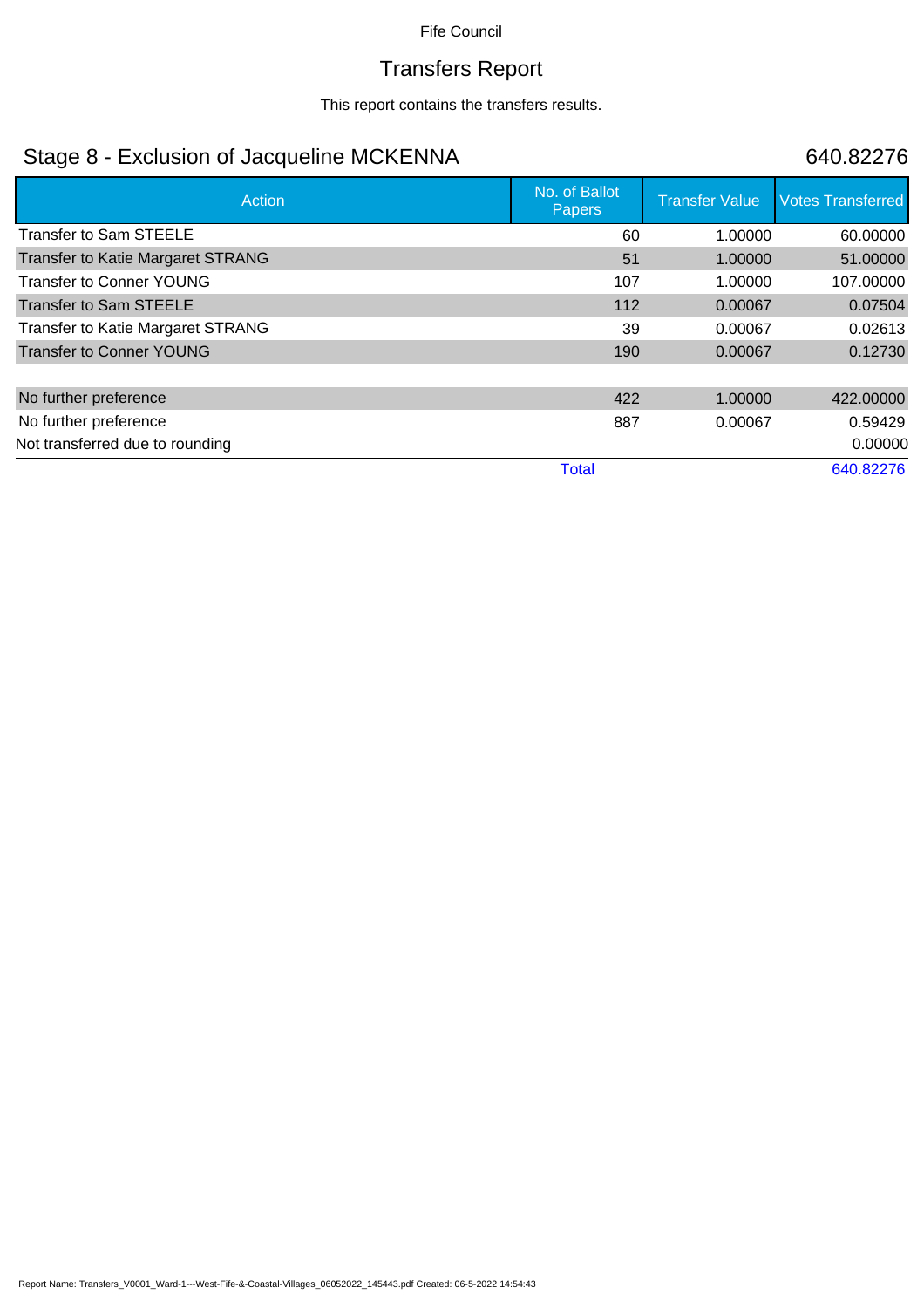### Transfers Report

This report contains the transfers results.

### Stage 9 - Surplus of Sam STEELE 17.10854 Action No. of Ballot No. of Ballot No. of Ballot No. of Ballot No. of Ballot No. of Ballot No. of Ballot No. of Ballot No. of Ballot No. of Ballot No. of Ballot No. of Ballot No. of Ballot No. of Ballot No. of Ballot No. o Transfer Value Votes Transferred Transfer to Katie Margaret STRANG 1,401 0.01134 15.88734 Transfer to Katie Margaret STRANG 106 106 0.00000 0.00000 0.00000 0.00000 No further preference **101** 1.14534 No further preference 0.00000 0.00000 0.00000 0.00000 0.00000 0.00000 0.00000 0.00000 0.00000 0.00000 0.00000 0 Not transferred due to rounding 0.00782 Total 17.10854

Report Name: Transfers\_V0001\_Ward-1---West-Fife-&-Coastal-Villages\_06052022\_145443.pdf Created: 06-5-2022 14:54:43